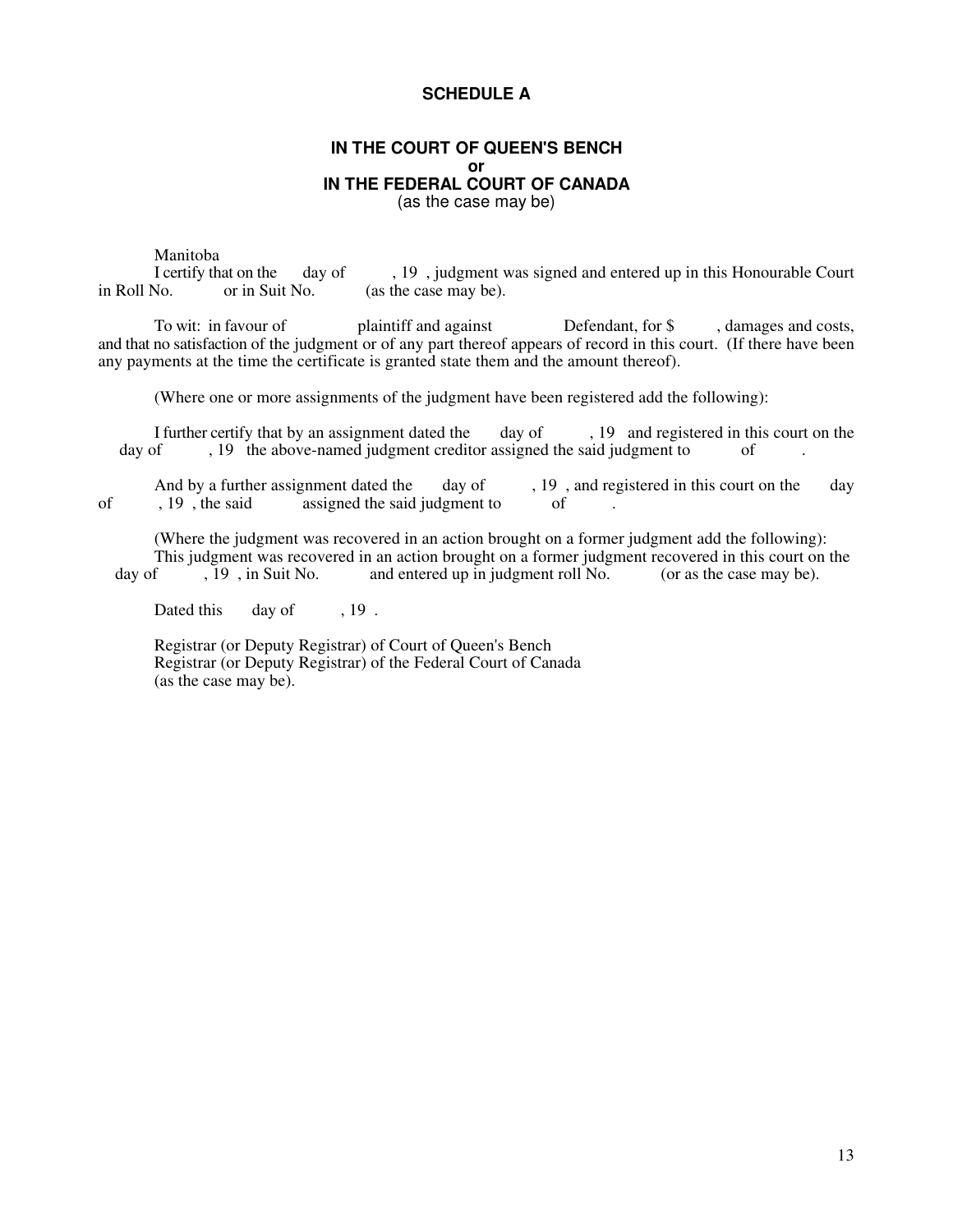#### **SCHEDULE B**

#### **ASSIGNMENT OF JUDGMENT**

This Assignment, made (in duplicate) the day of , 19.

Between of the of in the Province of , (Occupation) , (hereinafter called "the Assignor") OF THE FIRST PART

And of the of in the Province of (Occupation), (hereinafter called "the Assignee")

OF THE SECOND PART

WITNESSETH THAT:

WHEREAS the Assignor, on or about the day of , 19, recovered a judgment in the against of the of , in the Province of (Occupation) for the s Court of against of the of , in the Province of , (Occupation) for the sum of dollars and cents. and dollars and cents costs: making together the sum of dollars and dollars and cents, and dollars and cents costs; making together the sum of dollars and cents, which judgment was signed and entered up in the said court in Roll No. or in Suit No.  $\cdot$  ; (as the case may be);<br>AND WHEREAS the sum of

dollars and cents still remains unpaid and owing to the Assignor under the said judgment;

AND WHEREAS the Assignor has agreed to assign the said judgment and all benefit to arise therefrom, either at law or in equity, unto the Assignee in the manner hereinafter expressed;

NOW THEREFOR, in pursuance of the said agreement and in consideration of the sum of dollars, now paid to the Assignor by the Assignee, at or before the execution hereof (the receipt whereof is hereby acknowledged), the Assignor hath granted, bargained, sold, assigned, transferred, and set over, and by these presents doth grant, bargain, sell, assign, transfer, and set over, unto the Assignee, his executors, administrators, and assigns, all that the said hereinbefore mentioned judgment and all and every sum and sums of money now due, and hereafter to grow due, by virtue thereof, for principal, interest, and costs, and all benefits and advantages to be derived therefrom, either at law or in equity, or otherwise howsoever.

TO HAVE, hold, receive, take, and enjoy, the same and all benefits and advantages thereof, unto the Assignee, his executors, administrators, and assigns, to and for his and their own proper use and as and for his and their own proper moneys and effects absolutely.

(Here set forth other special covenants, if any).

IN WITNESS WHEREOF the Assignor (parties) hath (have) hereunto set his (their) hand (s) and seal (s) the day and year first above written (complete according as signed by the assignor only, or by both parties, as the case may be).

SIGNED, Sealed and Delivered in the presence of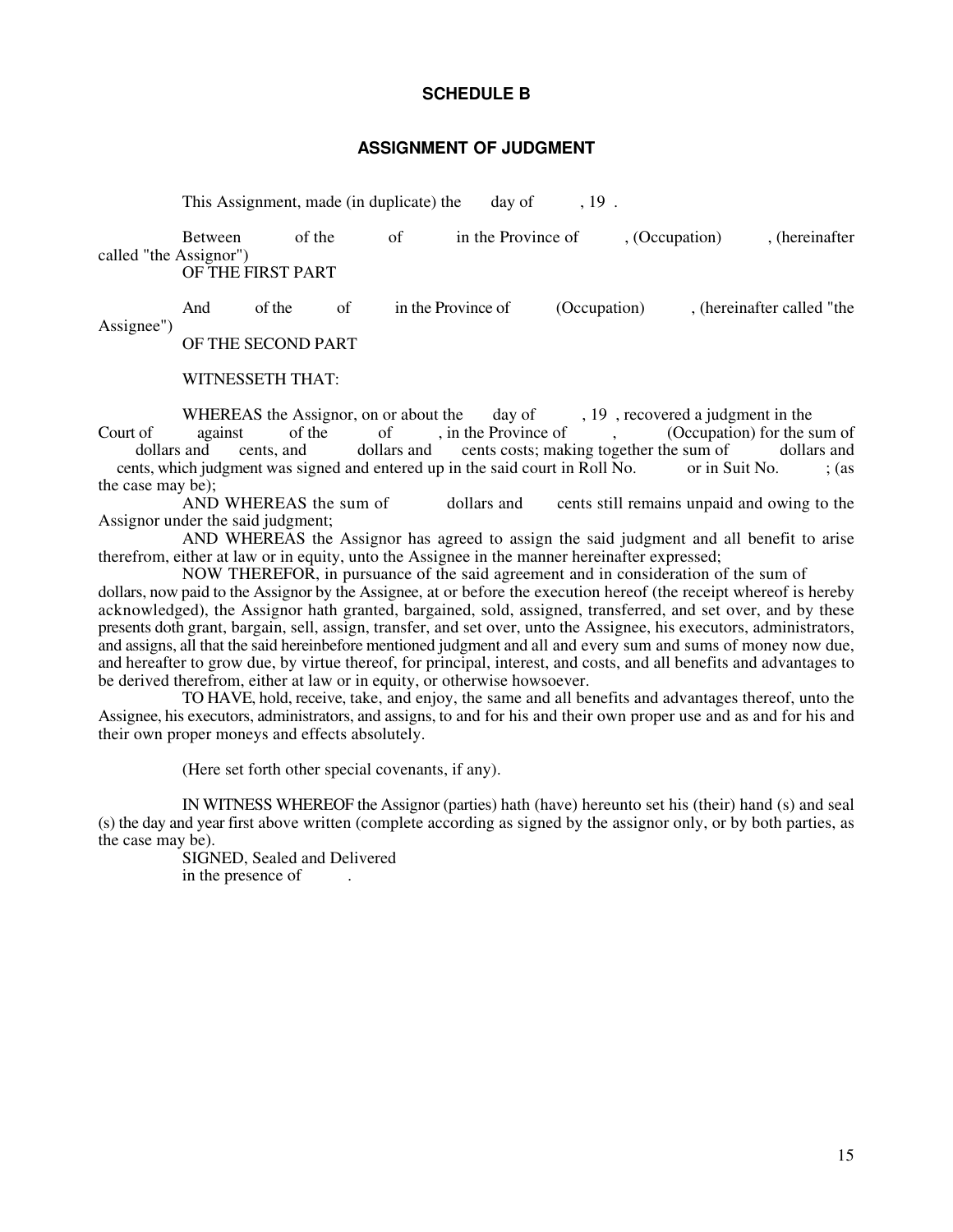### **AFFIDAVIT OF EXECUTION**

Province of Manitoba To Wit:<br>I, of the of in the Province of (Occupation) make oath and say:

1. That I was personally present and did see the within Assignment of Judgment duly signed, sealed, and executed by of the parties thereto. of the parties thereto.

2. That the said Assignment of Judgment was executed at in the .

3. That I know the said party (parties) and am satisfied that he is (they are each) of the full age of eighteen years.

4. That I am a subscribing witness to the said Assignment of Judgment.

SWORN before me at the of in the Province of this day of , 19. A Commissioner for Oaths. A Notary Public, etc.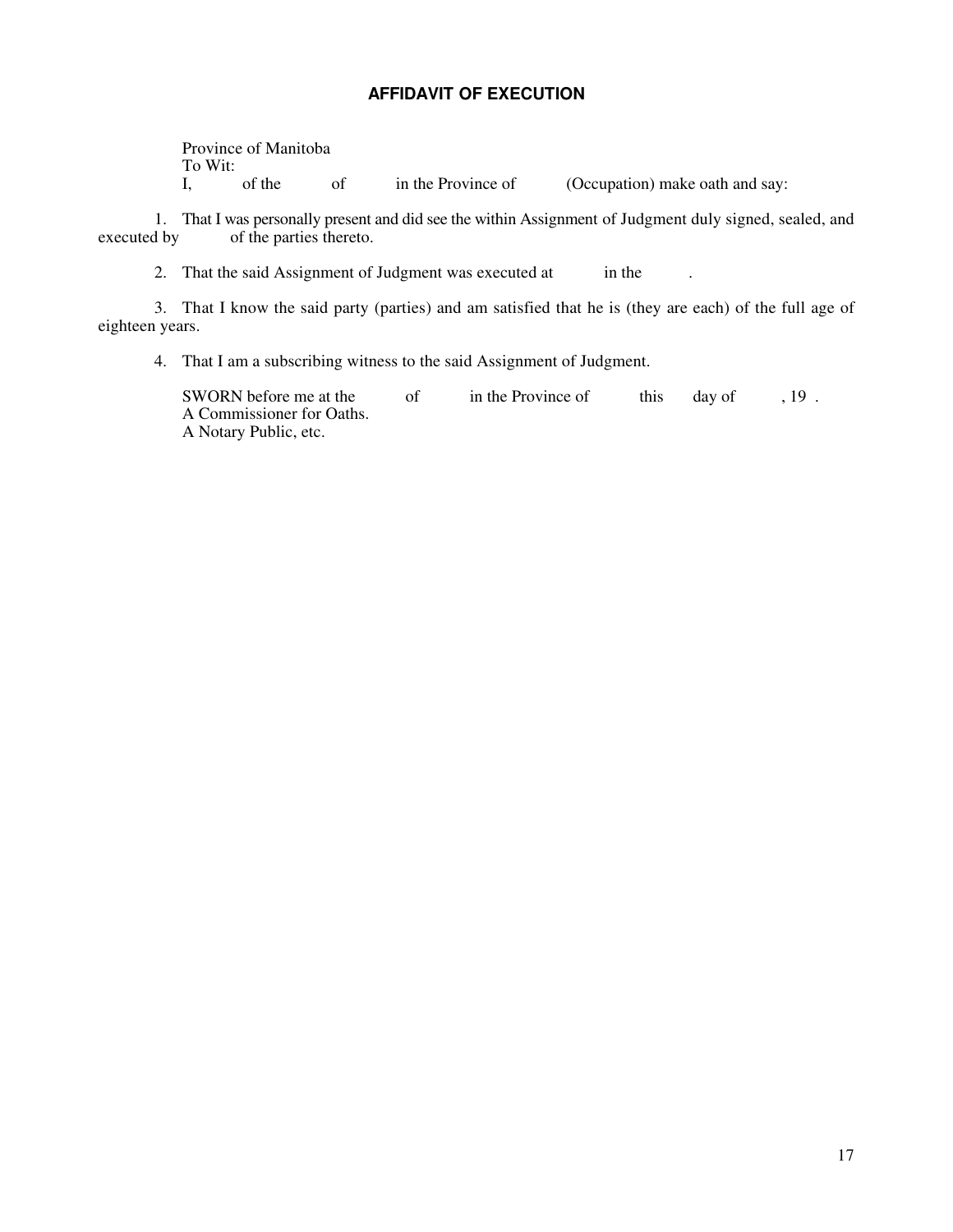# **SCHEDULE C**

## **DISCHARGE OF JUDGMENT**

To the District Registrar of the Land Titles District of .

I/We , of do (or, in the case of a corporation, doth) certify that of has/have the moneys due under a certain judgment recovered by in the Court of against satisfied all the moneys due under a certain judgment recovered by in the Court of against on the day of 19, a certificate whereof was registered in the Land Titles Office for the on the day of , 19, a certificate whereof was registered in the Land Titles Office<br>District of on the day of , 19, at minutes past o'clock in the noon as No. o'clock in the noon as No. and that the said judgment has not been assigned; (or has been assigned to (here give details of assignments)) and that I am/we are the person(s) (or, in the case of a corporation, it is) entitled by law to receive the money, and that all the lands affected thereby are therefor discharged from the said judgment.

> In Witness Whereof I/we have hereunto subscribed my/our name(s) this day of  $\,$ , 19. Signed in the presence of

(OR, in the case of a corporation)<br>In Witness Whereof (name of corporation) hath caused its corporate seal to be affixed hereto this day of  $\,$ , 19. duly attested by the hands of its proper officers in that behalf this day of